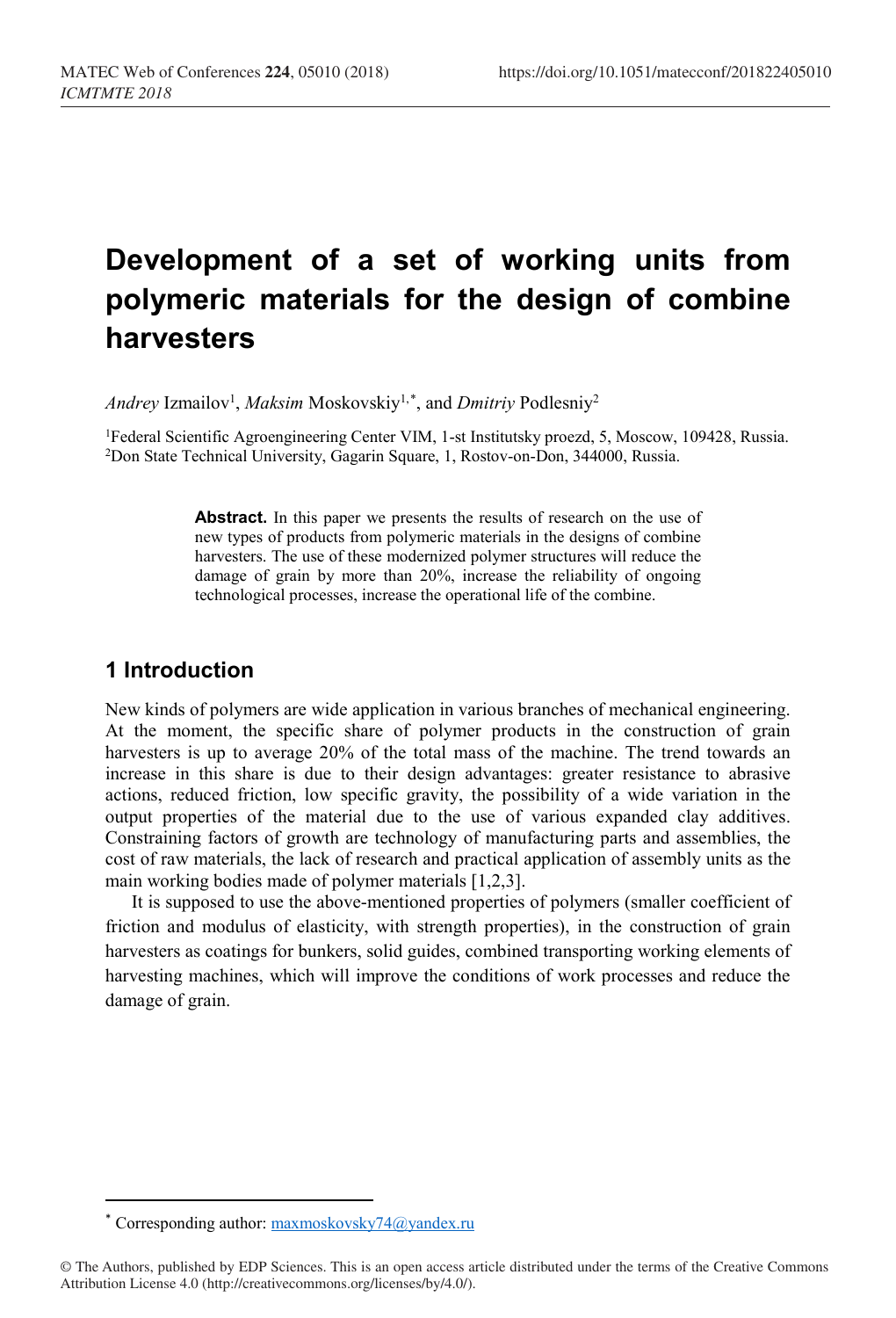

**Fig. 1.** Complex of working bodies of polymeric materials in the structure harvester combine.

Preliminary economic evaluation of the use of combined working bodies made of polymers fully shows the reduction of production costs due to an increase in the service life and maintenance factor of these products in comparison with standard products made of metal.

All the above assumptions correspond to the general trend in the development of combine-building - increasing the productivity of the machine, reducing losses and damage to grain, ensuring the stability of the technological process of the combine. [3,4,6]

The purpose of the research is to justify a new polymer sieve in the construction of a combine harvester under various operating conditions.

#### **2 Materials and methods**

A particular feature of this sieve is the performance of a working active - separating surface made of ultra-high molecular polyethylene (UHMWPE). That will increase the resource of this sieve and reduce the mechanical effect on the grain material being fed. (Figure 2).

The upper combs are made in the form of plates from the UHMWPE material, in the front part of the modernized combined grate, are installed at an angle to the sieve plane. The grain, which fell directly on the sieve, striking the comb from the polymers, actively passes under the sieve. The upper part of the combs of the front part of the sieve makes it difficult to orient and pass through the slots between the slats of the long components (crushed straw, spikelets, etc.), and also reduce the blocking of the cracks by large heap components.

The upper combs are installed at an angle to the sieve plane. They are made in the form of plates from the UHMWPE material and installed in the front part of the modernized combined sieve. The grain actively passes under the sieve, which fell directly on the sieve, striking the comb from the polymers. The upper part of the combs of the front part of the sieve makes it difficult to orient and pass through the slots between the slats of the long components (crushed straw, colossus, etc.), and also reduce the blocking of the cracks by large heap components.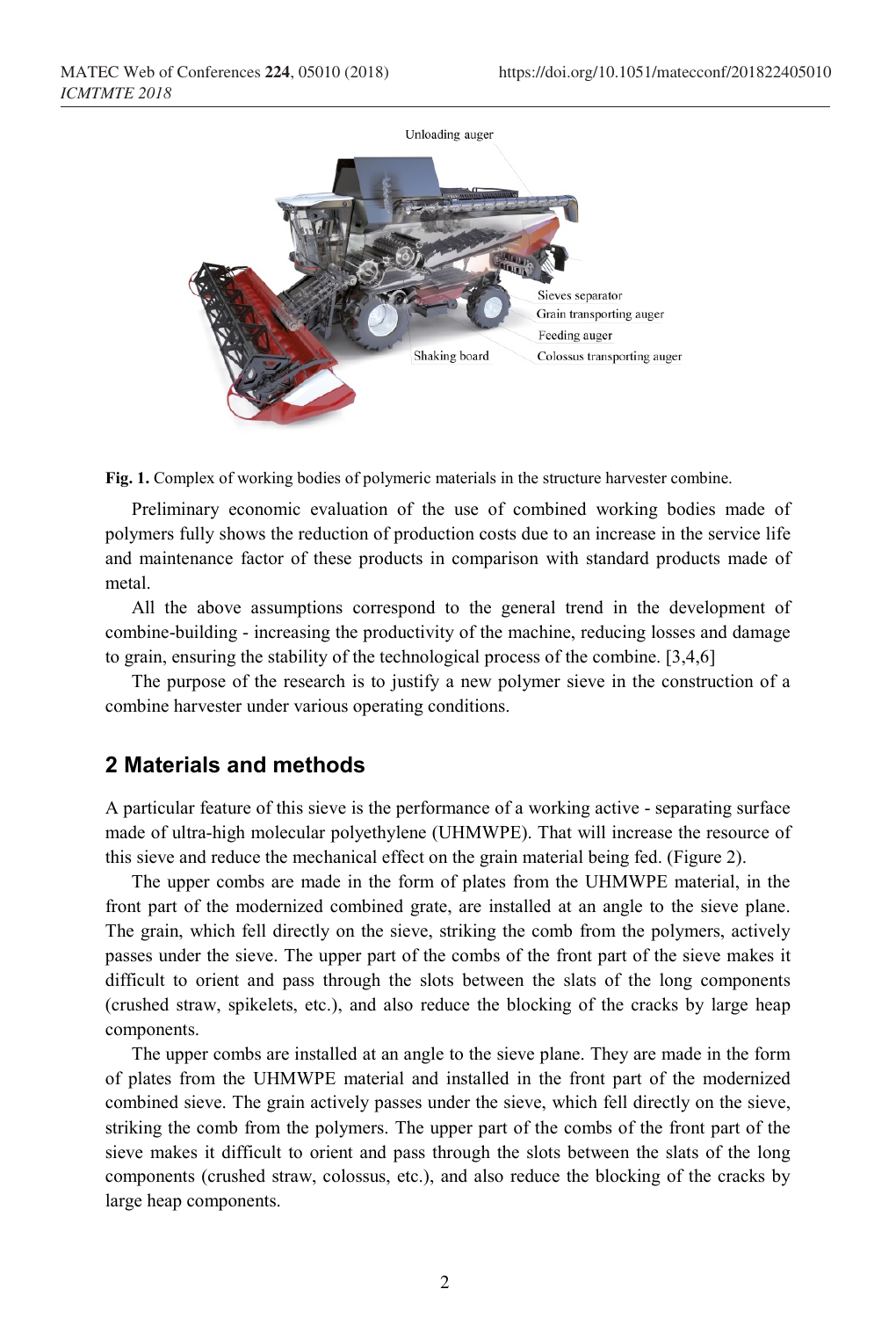



Due to a similar sieve construction, the probability of multiple rebound reflections of grains in the direction of the heap movement along the front part of the sieve is reduced. Grain passes under the sieve by hitting against the upper combs of the front part of the sieve, which are installed at a large angle to the surface of the sieve. It is also necessary to take into account that the collision of a comb from the UHMWPE material less traumatizes the grain material, due to the coefficient of grain recovery.

The types of gratings and their blinds, the sieve parameters in the grinding mill are determined (Fig. 3, 4).



**Fig. 3.** Sieve for cleaning the combine harvester. a) a metal sieve b) a sieve made of a polymeric material of UHMWPE.



**Fig. 4.** Type of louvre sieves cleaning the combine harvester a) - metallic, b) - polymer material UHMWPE.

The main parameters of the sieve functioning are determined. (Figure 5).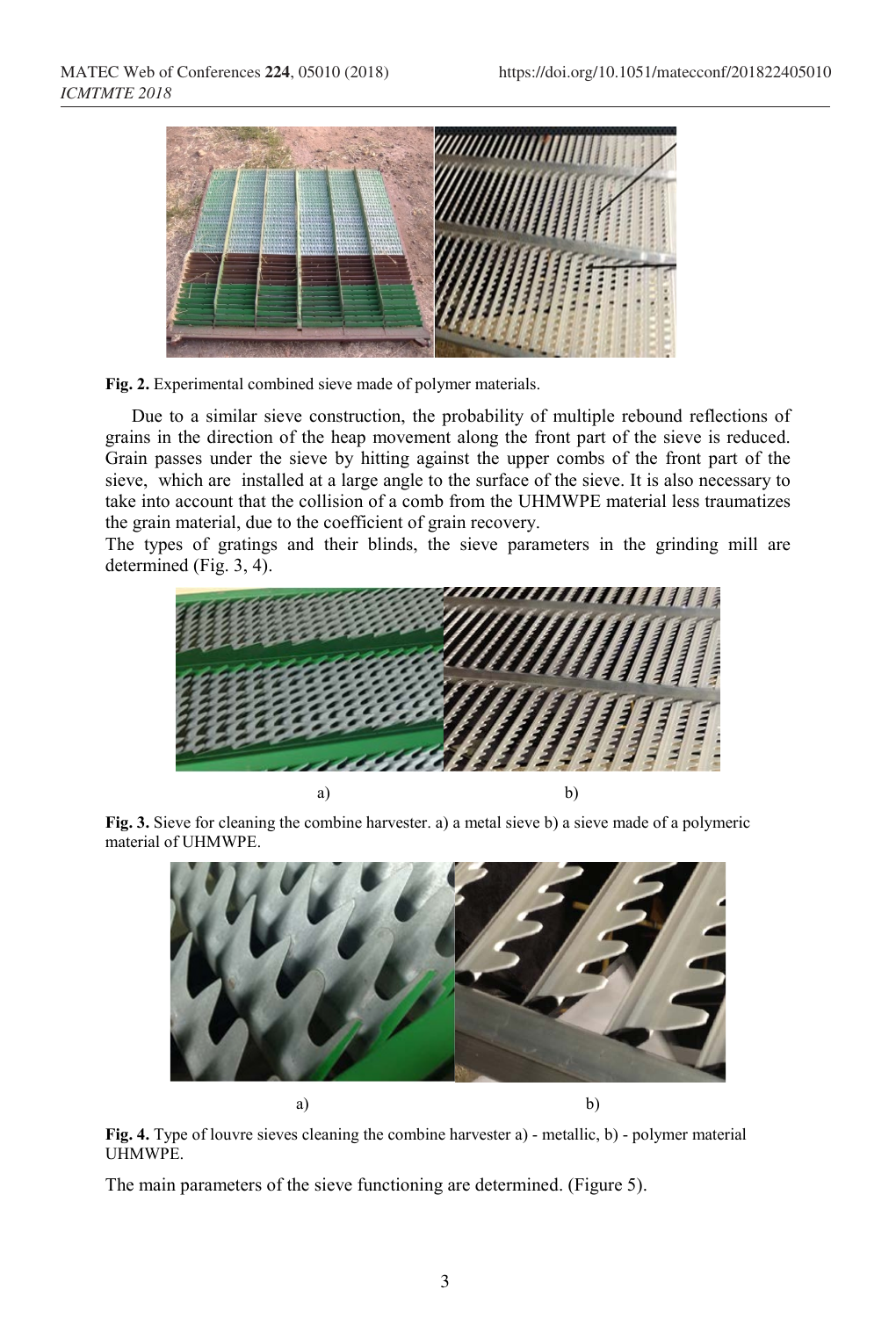

**Fig. 5.** The main dimensions of the upper sieve with the active-separating surface of the initial section L.

To obtain the results of the experiment with a confidence probability of 0.9, having been given an allowable error of the measured value  $\pm$  3%, the required number of replicates of the experiment equal to 3. [5]

The tuning parameters of the airborne sieve cleaner when wheat grain is separated into the upper sieve (Table 1): the opening angle of the upper crests of the forward part of the sieve was 80  $\degree$ , the speed of the air flow is within 4-6 m / s; the opening of the combs of the back part of the upper sieve 0.014 m; opening of the fins of the upper sieve extension 0.016 m; opening of the bottom sieves 0,01 m.

The angle of the lower part of the combs of the rear part of the sieve is set as in the prototype: the angle of inclination is  $\psi = 80{\text -}90$  ° with respect to the surface of the louver sieve and the angle of inclination of the upper part of the combs of the rear part of the sieve at the standard angle of the folding of the comb is of the order of  $145-155$  ° to the plane of the louver sieve is  $\alpha = 115$ -135°. Dimensions: h - height of the comb, r - distance between the combs, taken from the standard matt sieve.

The area of the cleaning sieves is determined by taking the grain-to-straw ratio for the fedding grain heap fraction of 1:1.5 and feeding it to the harvester  $q = 6-16$  kg / s (Table 1).

| Loading of harvester,   |      |      |      |      |      |  |
|-------------------------|------|------|------|------|------|--|
| kg/sec                  |      |      |      |      |      |  |
| Required area of louvre | 1.92 | 2.56 | 3.20 | 3.84 | 4.48 |  |
| sieves, $m2$            |      |      |      |      |      |  |

**Table 1.** Area of modernized cleaning sieves

| Factors                    | Designation | $X_{\max}$ | $X_{\min}$ | $\Chi_0$ | Code        |
|----------------------------|-------------|------------|------------|----------|-------------|
|                            |             |            |            |          | designation |
| Modes of harvester         | $\rm X_1$   | 8.25       | 3.5        | 6.1      | $\rm X$     |
| Length of active area of   | $X_2$       | 500        | 400        | 300      | $X_2$       |
| upper sieve separation, mm |             |            |            |          |             |
| Incline angle of polymer   | $X_3$       | 90         | 85         | 80       | X٩          |
| louvers                    |             |            |            |          |             |

**Table 2.** Variable factors of the investigated object.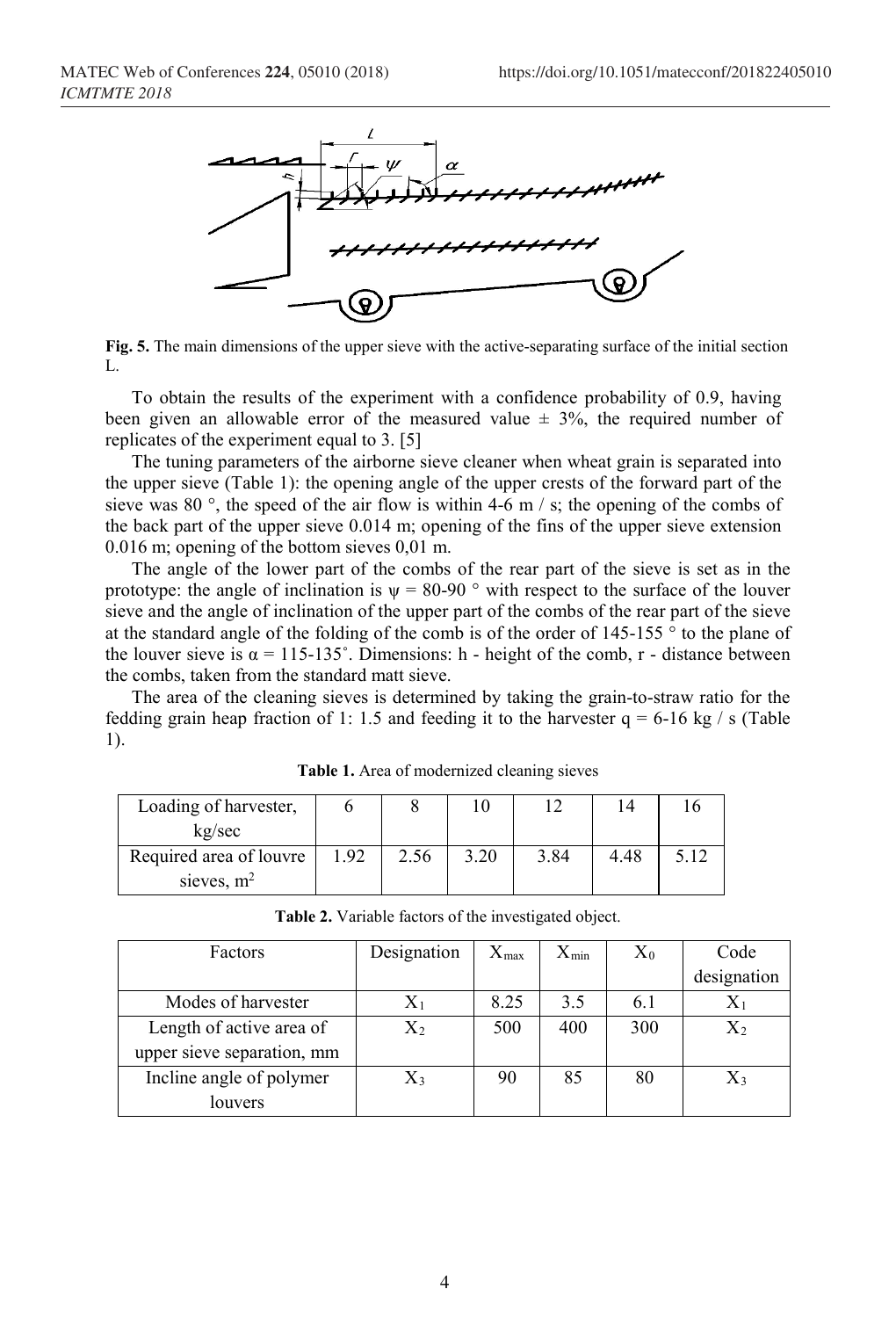#### **3 Results and discussions**

The parameters of the separation process on a sieve made of a polymer material of UHMWPE are determined. (Table 3, Figure 6,7)

The combined sieve of the polymer material in the combine cleaning system showed the following values for the main quality indicators: losses were 0.47%, which corresponds to the established agro-industrial requirements, and decreased compared to the standard metal sieve by 7%.

The purity of the grain in the bunker after the polymer sieve has increased by 1.2% compared to the metal air sieve grating.

We have determined the rational high-speed operation modes for air-cleaning with different types of gratings providing a more "gentle" treatment of the grain material: 1 low-speed operation, feeding  $(Q = 3.5 \text{ kg} / \text{sec} \cdot \text{m})$ ; 2 - medium flow mode, feed rate  $(Q = 1.5 \text{ kg} / \text{sec} \cdot \text{m})$ 6.1 kg / sec·m); 3 - high-speed mode, feed  $(Q = 8.25 \text{ kg} / \text{sec} \cdot \text{m})$ .

**Table 3.** Distances of falling wheat grains on the upper sieve of air sieve cleaning system for the angle of inclination of the combs 80˚.

| Speed of air<br>flow, m / sec | Minimal and<br>maximal<br>distance of grain |                  | Lengths of grain collision<br>area with sieve according to | replicates of experiments, m | Average<br>value of<br>the<br>collision<br>area, m | Empirical<br>dispersion,<br>$S^2$ |
|-------------------------------|---------------------------------------------|------------------|------------------------------------------------------------|------------------------------|----------------------------------------------------|-----------------------------------|
|                               | falling                                     | N <sub>2</sub> 1 | N <sub>2</sub>                                             | $N2$ 3                       |                                                    |                                   |
| $\overline{4}$                | Min                                         | 0,058            | 0,063                                                      | 0,062                        | 0,08                                               | 0,0003                            |
|                               | Max                                         | 0.093            | 0,096                                                      | 0,1                          |                                                    |                                   |
| 5                             | Min                                         | 0,078            | 0,08                                                       | 0,079                        | 0,12                                               | 0,001                             |
|                               | Max                                         | 0,13             | 0,137                                                      | 0,14                         |                                                    |                                   |
| 6                             | Min                                         | 0,12             | 0,09                                                       | 0,1                          | 0,165                                              | 0,0052                            |
|                               | Max                                         | 0,2              | 0,24                                                       | 0,23                         |                                                    |                                   |



**Fig. 6.** Comparative analysis of the grain loss (a) and purity characteristics of bunker grains (b) in various sections of sieves made of metal and sieves made of polymer material.